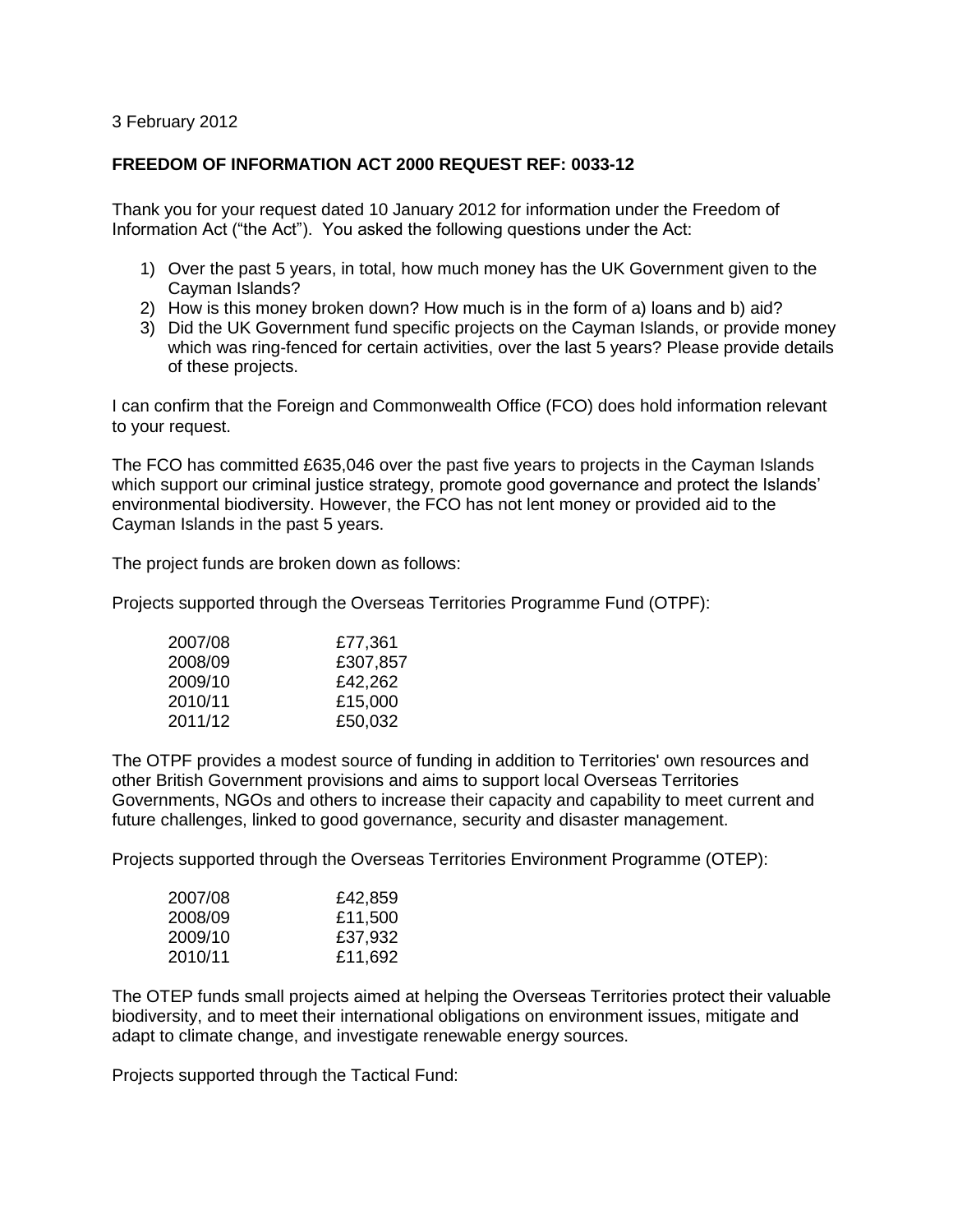| 2010/11 | £15,152             |
|---------|---------------------|
| 2011/12 | £23,399 (projected) |

 $\mathbf{r}$ 

The Tactical Fund was created in 2010 to fund projects to support criminal justice systems in the Caribbean Overseas Territories.

The following table contains full details of the projects supported over the past 5 years:

| <b>Financial year</b> | <b>Projects supported</b>                                                                                                                                                                                                    | <b>Amount</b> |
|-----------------------|------------------------------------------------------------------------------------------------------------------------------------------------------------------------------------------------------------------------------|---------------|
| 2007/08               | Through the OTPF:                                                                                                                                                                                                            |               |
|                       | Various projects supported through the Governor's<br>delegated fund* (including maritime security<br>exercise, feral cat eradication on Cayman Brac,<br>CITES training)                                                      | £25,565       |
|                       | Prison Officer training and secondment                                                                                                                                                                                       | £4,093        |
|                       | Review of Children's Law and Adoption Law                                                                                                                                                                                    | £13,946       |
|                       | Human Rights Communication Campaign                                                                                                                                                                                          | £20,594       |
|                       | Caribbean Prison Training School                                                                                                                                                                                             | £13,163       |
|                       | Through the OTEP:                                                                                                                                                                                                            |               |
|                       | Scoping Study for Global Strategy for Plant<br>Conservation Targets 1 and 2 in the Caribbean,<br>carried out by Royal Botanic Gardens Kew (cross-<br>Caribbean project, including but not specific to the<br>Cayman Islands) | £42,859       |
| 2008/09               | <b>Through OTPF:</b>                                                                                                                                                                                                         |               |
|                       | Various projects supported through the Governor's<br>delegated fund (including prison officer training and<br>renewable energy project at Mission House)                                                                     | £29,223       |
|                       | Donation to Hurricane Paloma Recovery Fund                                                                                                                                                                                   | £100,000      |
|                       | Prison Officer Training and Secondment                                                                                                                                                                                       | £6,787        |
|                       | <b>Caribbean Prison Training School</b>                                                                                                                                                                                      | £2,187        |
|                       | Training and visit to the UK to enhance knowledge<br>of Drug Court processes                                                                                                                                                 | £28,620       |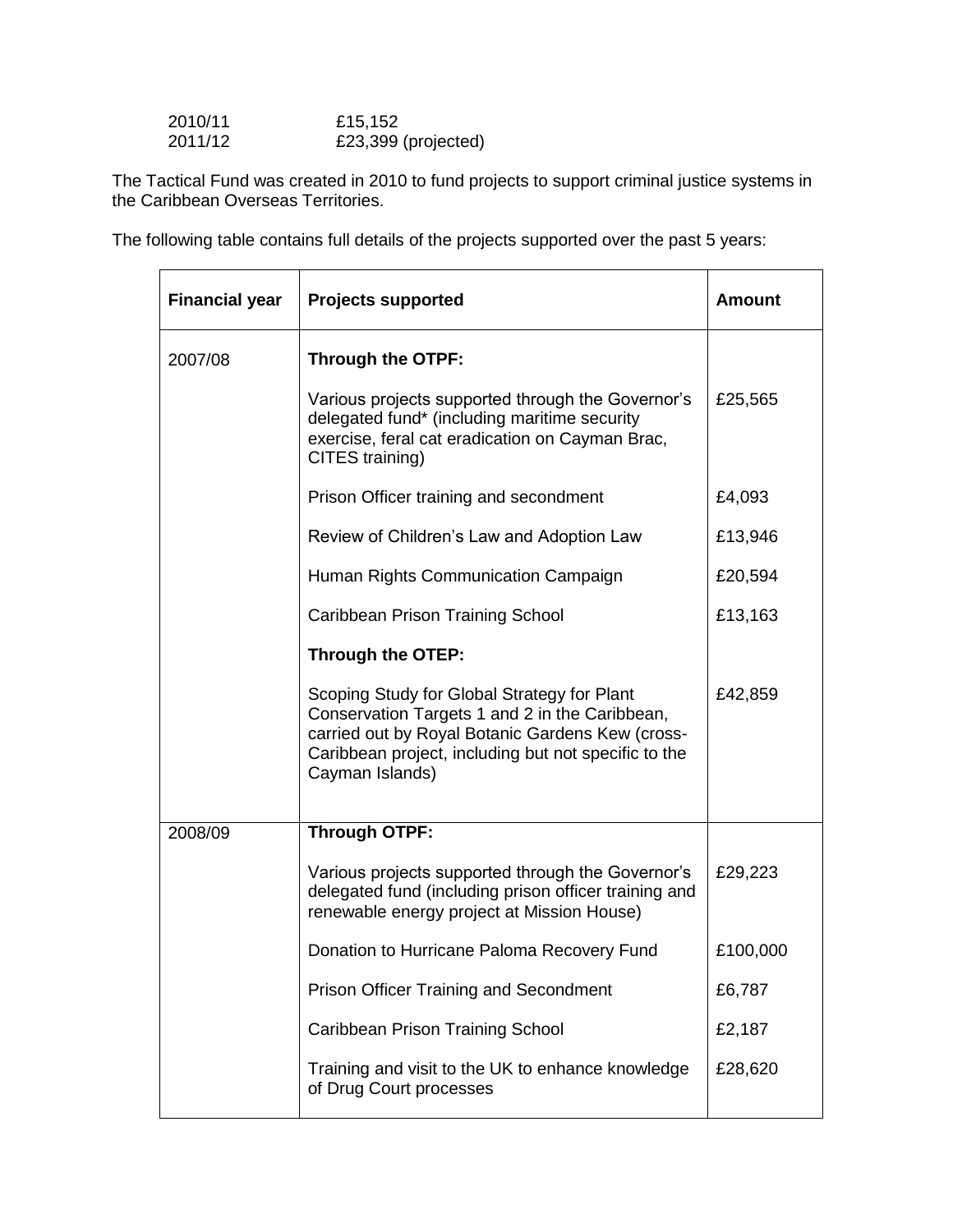|         | Good governance course targeted at Statutory<br><b>Authorities and Crown Corporations</b>                                                                                                                                    | £34,035 |
|---------|------------------------------------------------------------------------------------------------------------------------------------------------------------------------------------------------------------------------------|---------|
|         | Training to improve understanding of Kyoto<br><b>Mechanisms</b>                                                                                                                                                              | £5,876  |
|         | <b>Chief Immigration Officer Conference</b>                                                                                                                                                                                  | £16,755 |
|         | Energy Policy for the Cayman Islands                                                                                                                                                                                         | £45,550 |
|         | Study to examine the effects of rising sea levels in<br>the Cayman Islands                                                                                                                                                   | £29,100 |
|         | Prison Officer Control and Restraint training                                                                                                                                                                                | £9,724  |
|         | Through the OTEP:                                                                                                                                                                                                            |         |
|         | Scoping Study for Global Strategy for Plant<br>Conservation Targets 1 and 2 in the Caribbean,<br>carried out by Royal Botanic Gardens Kew (cross-<br>Caribbean project, including but not specific to the<br>Cayman Islands) | £11,500 |
| 2009/10 | Various projects supported through the Governor's<br>delegated fund (including lionfish eradication,<br>Youth Project in East End)                                                                                           | £28,420 |
|         | Visit to the UK by members of the Royal Cayman<br>Islands Police Force and the legal community to<br>improve understanding of the application of the<br>Proceeds of Crime Law                                                | £10,737 |
|         | <b>Prison Officer Training and Secondment</b>                                                                                                                                                                                | £3,105  |
|         | Through the OTEP:                                                                                                                                                                                                            |         |
|         | Shark and Cetacean Network for Conservation<br>Awareness (carried out by Marine Conservation<br>International, West Lothian)                                                                                                 | £37,932 |
| 2010/11 | Various projects supported through the Governor's<br>delegated fund (including purchase of scanning<br>chair for prison, contribution to construction of<br><b>Education Centre in Wilderness Reserve)</b>                   | £15,000 |
|         | <b>Through OTEP:</b>                                                                                                                                                                                                         |         |
|         | Shark and Cetacean Network for Conservation<br>Awareness (carried out by Marine Conservation<br>International, West Lothian)                                                                                                 | £11,692 |